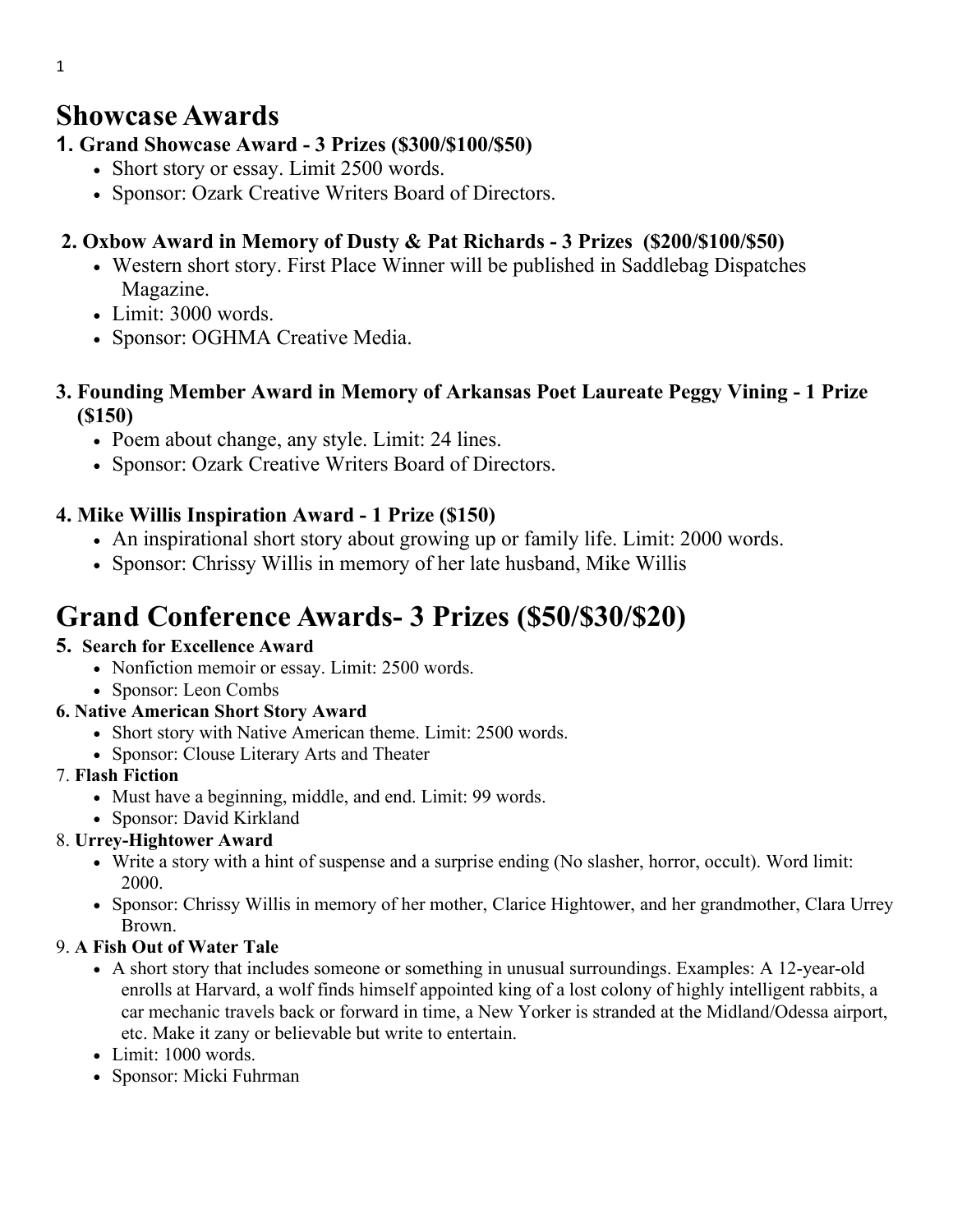#### **10. Bowled Over Contest**

- A short story about high school sweethearts who have been out of touch for 25 years. The two, both now single, accidentally come together at the bowling alley while competing in a tournament.
- Limit: 1500-2000 words.
- Sponsor: Ozark Romance Authors, Springfield, MO

#### **11. "Steamy" Romance Contest**

- Write a steamy romance. Must use the words escape and delicious.
- Limit: 1000-4000 words
- Sponsor: Delicious Escape Publications

## **12. Sleuth's Ink Contest**

- The US President goes missing at a summit with foreign dignitaries. Must include a crime.
- Limit: 1500 words
- Sponsor: Sleuth's Ink, Springfield, Mo

# **Conference Awards- 3 Prizes (\$25/\$15/\$10)**

#### **13. Goddesses of Poetic License Challenge**

- Write a short story, any genre including all the following words: comorbidity, prescription, hedgehog, rabbit, and clock.
- Limit: 1000 words.
- Sponsor: The Goddesses of Poetic License (Linda Apple, Chrissy Willis & Ruth Weeks)

#### **14. Senior Moments**

- Write a story, any genre, where the protagonist is over 50. Limit: 1500 words.
- Sponsor: Betsy Gray

## **15. A Scream in the Night**

- A horror short story. Limit: 3000 words.
- Sponsor: Tahlequah Writers

## **16. Life Along the Mississippi (Historical Fiction)**

- Short Story, set in the Nineteenth Century (1800-1899) along the Mississippi River. Limit: 500 words.
- Sponsor: Coffee and Critique Writers of O'Fallon, MO

## **17. Middle-Grade Fiction for Boys Ages 9-12**

- Write a story that will appeal to boys. Limit: 1500-2500 words.
- Sponsor: Renee LaViness

## **18. Paranormal Western Contest**

- Paranormal western short story. Limit: 3000 words.
- Sponsors: The Deadline Dames (Joy Keeney & Rhonda Harvey)

## **19. Hometown Newspaper Column**

- Write a nostalgic article about the Ozarks that is suitable for a newspaper column. The article should have a headline (title) and give your column a name. Limit: 500-100 words.
- Sponsor: Lonnie Whitaker

## **20. Give Us The Best of Friends**

- A light-hearted humorous short story about best friends. Must include the words Arkansas and Tennessee.
- Limit: 1500 words.
- Sponsors: Joni Cogbill and Betsy Gray